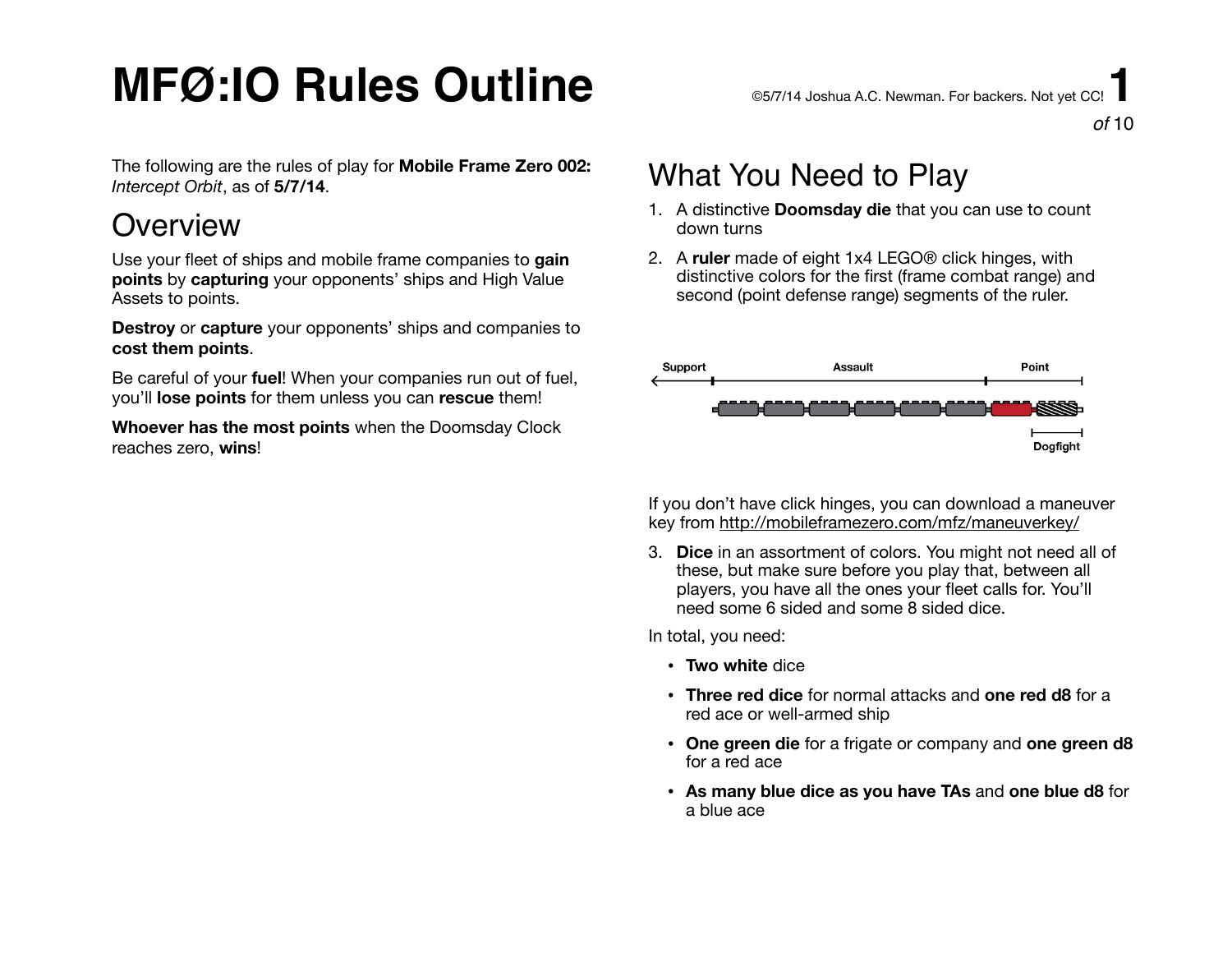# $\mathsf{MFO}:\mathsf{IO}$  Rules Outline  $\mathsf{S}$  and  $\mathsf{S}$  and  $\mathsf{S}$  and  $\mathsf{S}$  and  $\mathsf{S}$  and  $\mathsf{S}$  and  $\mathsf{S}$  and  $\mathsf{S}$  and  $\mathsf{S}$  and  $\mathsf{S}$  and  $\mathsf{S}$  and  $\mathsf{S}$  and  $\mathsf{S}$  and  $\mathsf{S}$  and  $\mathsf{S}$

- **As many yellow d6s as you have spotting systems** and a **yellow d8** for a yellow ace
- **As many black dice as you have companies**, plus one more if a ship has two catapults.
- 4. Your **fleets**
- 5. 3-5 pieces of **space debris** spacewrecks, satellites, or asteroids, each no bigger than a ship, on a 4x4 base.
- 6. A square or circular **table** about 4 rulers across. If your table is larger than that, tape off an area of the appropriate size. Slightly smaller is OK; but you might want to reduce the length of the ruler by 1.
- 7. A piece of paper or whiteboard to keep score, big enough that all players can see it

## Build Your Fleet

Before you gather together to play, each player will need to build a fleet in secret. Fleets are made from **Tactical Assets (TAs)** and **High Value Assets (HVAs)**.

**Determine the number of assets you can build** by consulting the number of players in the upcoming game.

| <b>#Players</b> | #TAs  | #HVAs |
|-----------------|-------|-------|
| 2               | $4-6$ | 3     |
| 3               | $3-5$ | 2     |
|                 | 3-4   |       |

• **High Value Assets (HVAs)** are valuable strategically, but are tactical *liabilities* — they're what your fleet is fighting *over*.

They might be shuttles bearing diplomats or revolutionary leaders, smuggled prototype mobile frames, or cargo ships loaded with illegal peaches. They're hard to maneuver, hard to protect, and extremely valuable. If you're playing with LEGO® or other building bricks, Each HVA should be **no bigger than 12 studs in its largest dimension** and rests on a **base 8x4** studs in size.

- **Tactical Assets (TAs)** are what you're fighting *with*. They're warships and companies of mobile frames. Warships are large and destructive, but must overcome their own forward momentum to move the direction and speed you want. Frame companies turn on a dime, but attack only within a very limited range.
- When you build **ships**, you'll install systems on them:
	- **Weapons** can hit at **point** range, **assault** range, or **support** range.
		- A player may design a weapon to either devote two red dice at a single range; or may split the weapon into one red die at each of two ranges.
		- A second weapon devoted to the same range as the first grants a d8 instead of pair of d6s.
	- **Defensive systems** like armor, chaff dispensers, and electronic countermeasures keep your ship from taking the full brunt of an enemy's blow.
		- A second defensive system gives the ship the ability to make all ships of its choice within point defense range take hits as though in cover.
	- **Communications and sensor systems** give a ship the ability to direct and enhance the attack of other TAs
		- A second coms system gives the ship the ability to spot anywhere in the battlespace.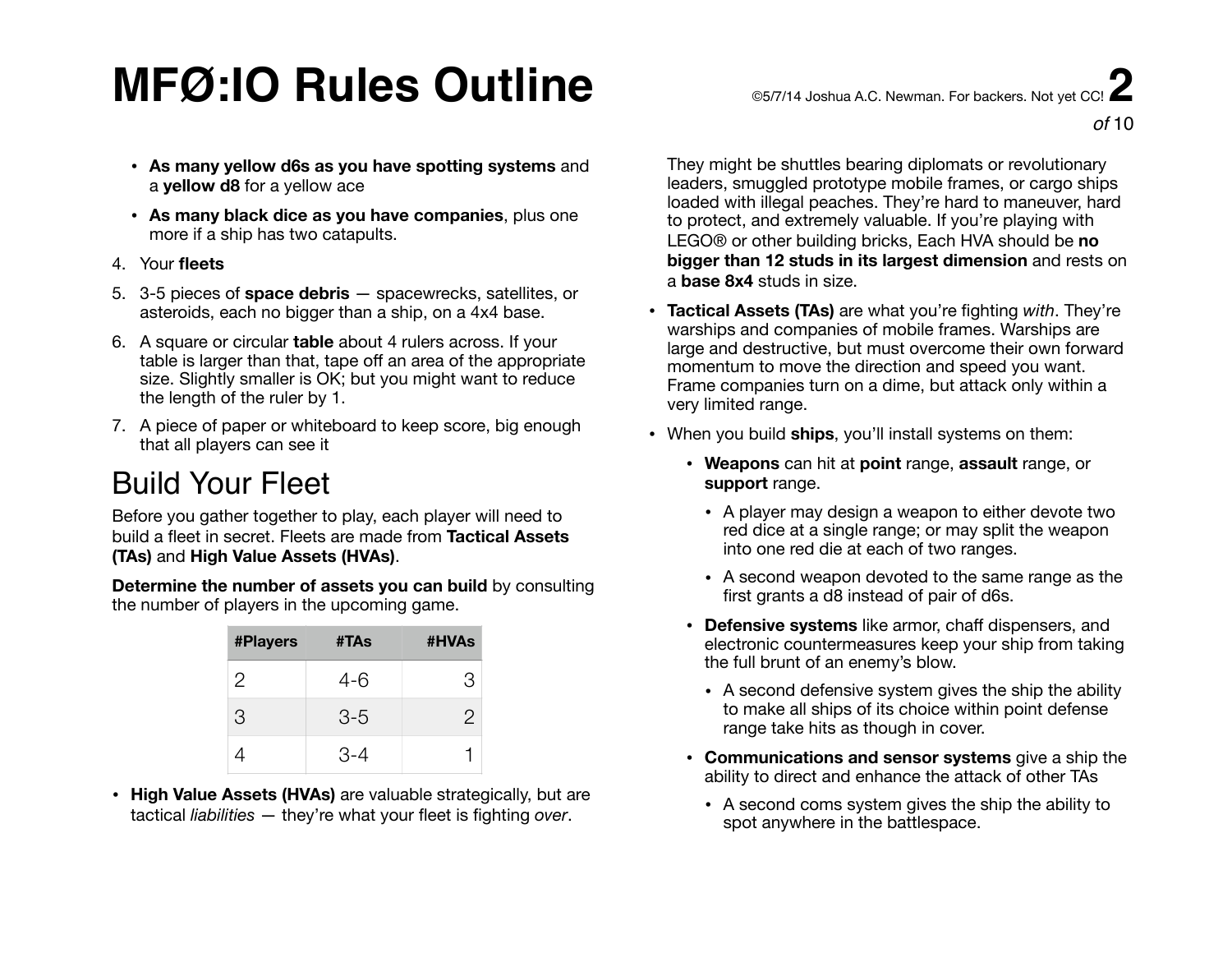# $\mathsf{MFO}:\mathsf{IO}$  Rules Outline  $\mathsf{S}$  and  $\mathsf{S}$  and  $\mathsf{S}$  and  $\mathsf{S}$  and  $\mathsf{S}$  and  $\mathsf{S}$  and  $\mathsf{S}$  and  $\mathsf{S}$  and  $\mathsf{S}$  and  $\mathsf{S}$  and  $\mathsf{S}$  and  $\mathsf{S}$  and  $\mathsf{S}$  and  $\mathsf{S}$  and  $\mathsf{S}$

- **Catapults** launch companies of mobile frames across the battlespace.
	- A second catapult gives a *third* black die to the ship, making repair and refueling much more effective.
- **Capital Ships** are clumsy but powerful warships.
	- In addition to their infrastructure and crew of two white dice, hey have **four systems.**
	- The model should be no greater than **16 studs across in its largest dimension.**
	- Its rests on a **base 8x8 studs** in size.
- **Frigates** are faster and more maneuverable than capital ships. They carry **three systems.** 
	- They roll a **green die** to help them maneuver.
	- Frigates are no more than **12 studs across in their greatest dimension.**
	- They rest on a **base 8x4 studs** in size.
- **Mobile Frame Companies** are fast and maneuverable, but vulnerable to both point defense fire and other frame companies.
	- They can board ships and HVAs alike, capturing them for both their points and tactical purposes.
	- They have **four systems**: a weapon system, a defense system, a communication system, and a movement system. They rest on a **base of approximately 4x4 studs**. The number of companies you have is equal to the number of catapults you have on your ships.
	- Companies have no momentum.

**Every fleet has a Mobile Frame Ace** that carries with it a special power. Mark the company that the ace leads with a special model. When you build your fleet, decide which kind of ace your fleet has. Pick one:

- **Red Ace** not only shoots with an additional red d8, but can also shoot particularly far.
	- Roll a red d8 when this company goes.
	- This company may target TAs at assault range as though they were in dogfight range.
- **Blue Ace** not only protects their own company well, but can also protect friendly TAs nearby
	- Roll a blue d8 when this company goes.
	- This ace makes any TA within point defense range take hits as though in cover.
- **Green Ace** not only moves quickly, but also can move other models.
	- Roll a green d8 when this company goes.
	- This ace may slide a TA within dogfight range 1 unit in either direction or change its heading by one click both on that model's turn and on its own.
	- It may move or turn each asset it contacts on a turn.
- **Yellow Ace** not only spots particularly well, but allows others to further aid at their command.
	- Roll a yellow d8 when this company goes.
	- It may spot any ship within point defense range.
	- Place both the yellow d8 and its regular spot die on the ship that this company is spotting.
		- When you use the spot, add the dice together.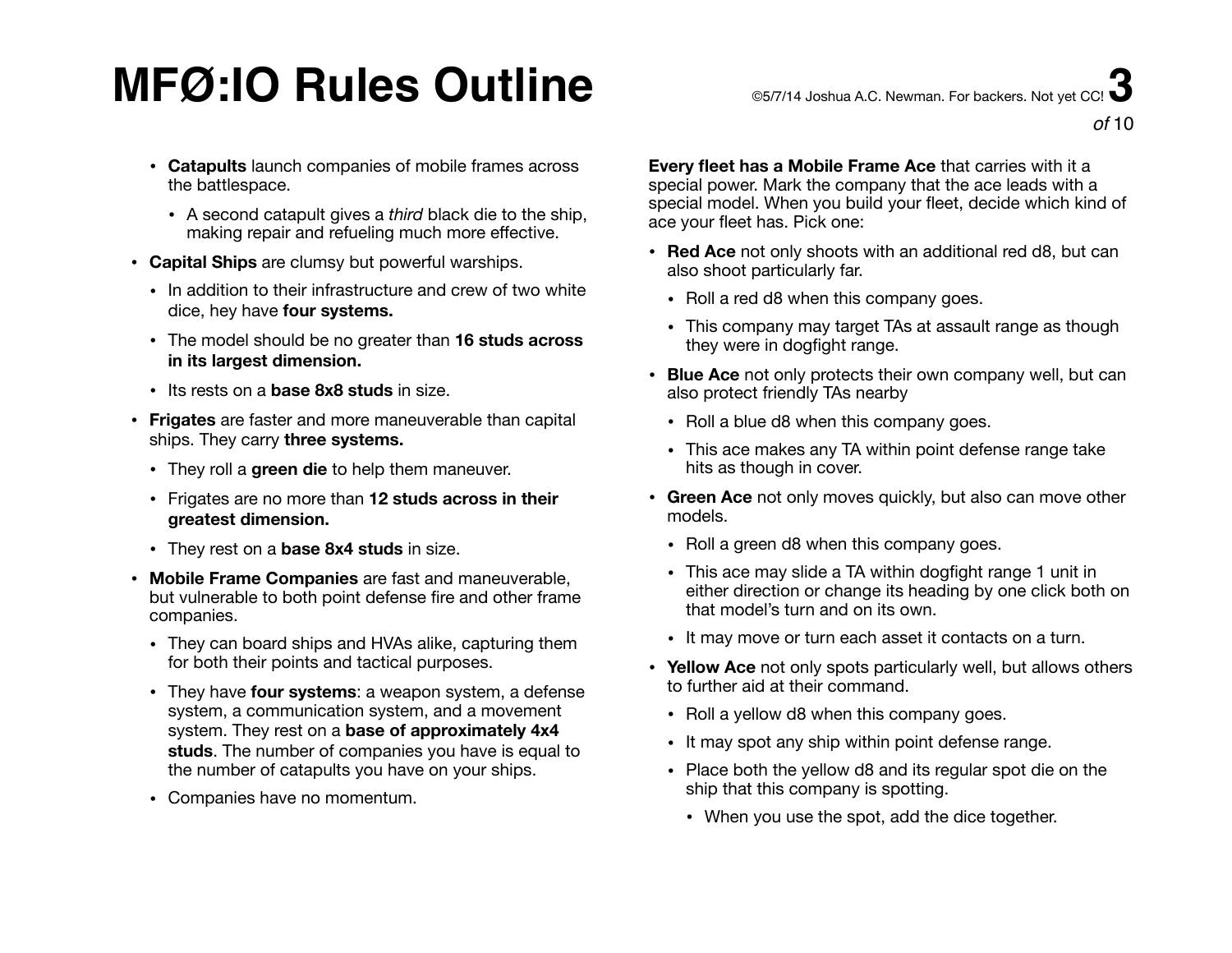# $\mathsf{MFG:IO}$  Rules Outline  $\mathsf{S}$  and  $\mathsf{S}$  and  $\mathsf{MFG}$  and  $\mathsf{MFG}$  and  $\mathsf{MFG}$  and  $\mathsf{MFG}$  and  $\mathsf{MFG}$  and  $\mathsf{MFG}$  and  $\mathsf{MFG}$  and  $\mathsf{MFG}$  and  $\mathsf{MFG}$  and  $\mathsf{MFG}$  and  $\mathsf{MFG}$  and  $\mathsf{MFG}$  and

• Other TAs may replace either of these dice.

Aces also **board** enemy ships more effectively than companies without them.

## Setting Up the Table

When you arrive at the table with your friends, you'll **show off your fleet to each other.** Point out each ship, company, and HVA, making sure everyone can see what system does what. If it's at all unclear, make sure everyone knows which end is the bow on your ships.

### Determine each player's

#### Points per Asset

When we start to count the score, each asset of each player (HVAs and TAs alike) is worth 5 points. Then we'll do some quick measurements to determine how to modify each player's points per asset (PPA).

Ask all the players:

- 1. Which player has the **greatest number of TAs** both ships and companies. **Reduce** that player's PPA by one.
- 2. Which player has the **fewest TAs**. **Increase** that player's PPA by one.
- 3. Which player has the **greatest number of shipboard systems**, which doesn't count individual systems in companies. **Reduce** that player's PPA by one.
- 4. Ask each player who has the **fewest shipboard systems**. **Increase** that player's PPA by one.

If multiple players have the most or the fewest of TAs or shipboard systems, they *all* tweak their PPA.

5. Write all the player's names across the top of the scoreboard with their PPA written under it. Then multiply your PPA by your number of assets you have — HVAs, ships, and companies — and write that down under your name. **That's your starting score!** 

If you have a tie for first place, then all tied players roll off. Whoever wins the roll-off can choose to remove a TA or a system or make the loser of the roll do the same. (Note that this might turn a capital ship into a frigate  $-$  if so, remember to change the base.)

The player with the highest score is the **defender.** The next highest scoring player is the **primary attacker,** and all other players are **secondary attackers.**

## Placing Assets Into the **Battlespace**

You'll set up your fleets from defender to attackers to defender.

- 1. **Defender,** place one HVA anywhere you like on the table.
- 2. Place your remaining HVAs within assault range of the first HVA.
- 3. Place one ship within assault range of the **first** HVA.
- 4. **Primary attacker,** place one ship just within assault range of the defender's ship.
- 5. **Secondary attackers,** place one ship anywhere on the table outside assault range of the defender's HVAs and ships.
- 6. **All attackers,** take turns placing all your ships, then placing your companies touching your carriers, one company per catapult, then placing your HVAs.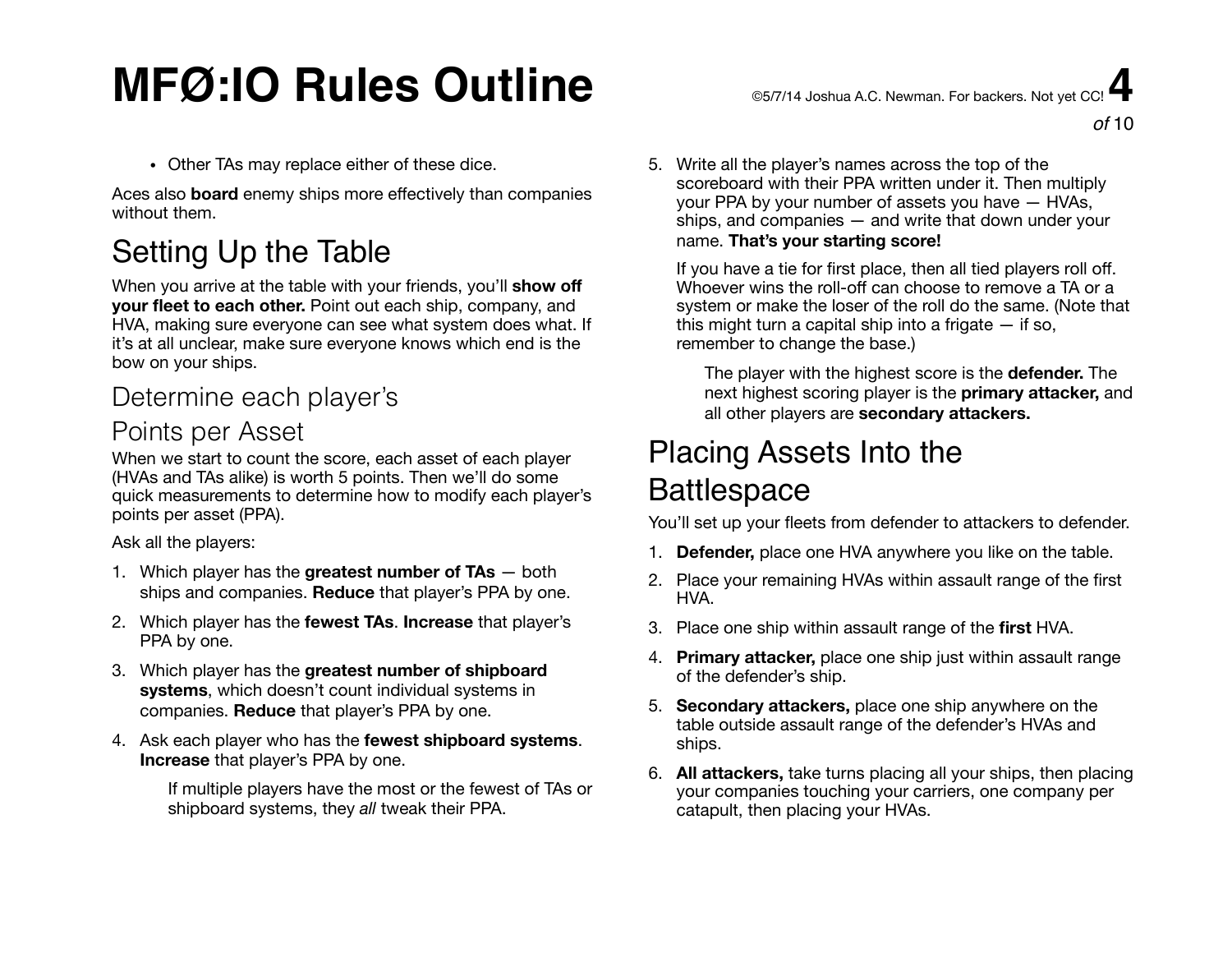# **MFØ:IO Rules Outline** ©5/7/14 Joshua A.C. Newman. For backers. Not yet CC! **5**

7. **Defender,** place the rest of your ships, then place each company touching one of your carriers, one company per catapult.

8. Take turns placing a few pieces of space debris around the table, no closer than assault range from any ship but your own, and no closer than assault range to another piece of debris. If there's nowhere legal a player wants to place debris, stop placing debris.

## The Game Starts Now

Defender, pick a ship or HVA. In future turns, you may be able to pick a mobile frame company, but they're all still on deck for now.

Declare an enemy TA or space debris as the ship's target and the range at which it's attacking if you want to and can, and roll all the ship's dice at once.

#### **Every time you move a ship, you'll:**

- 1. defend your ship
- 2. repair your ship
- 3. optionally, shoot
- 4. move
- 5. shoot if you haven't yet
- 6. launch, fuel, and repair frames
- 7. spot a TA

### Defend your ship

Choose a blue die (if you have one) or a remaining white die. That will be your defense number for the rest of this round. If you don't choose one, your defense number will be 0 for the round.

### Repair Your Ship

If any white dice are a 6, you may spend them to repair one system each that the ship has lost. You may not repair white dice nor give the ship systems that you didn't build them with; just re-attach the systems you've taken off.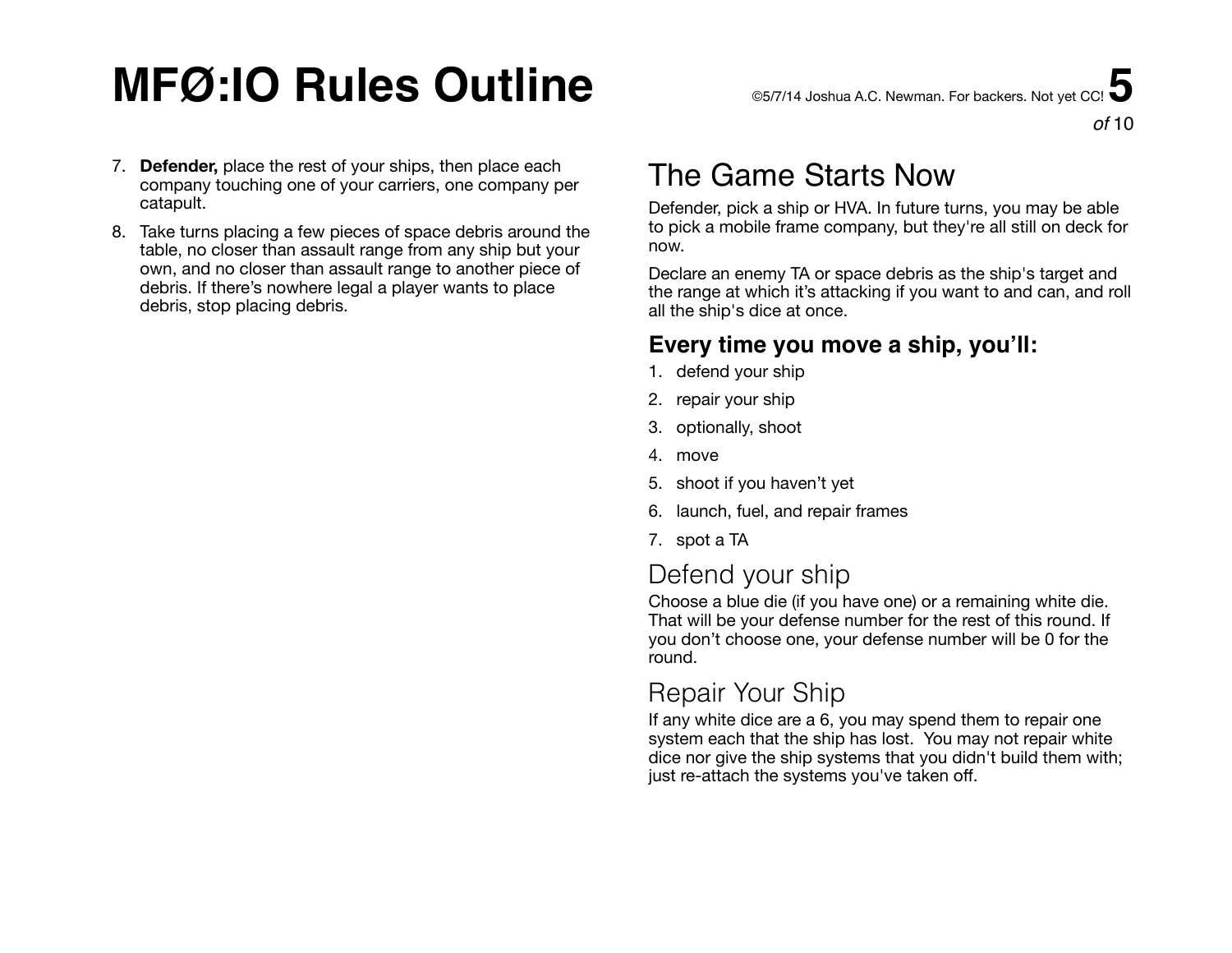# MFØ:IO Rules Outline **CELA A.C. Newman. For backers. Not vet CC!**

*of* 10

### Optionally, shoot

Use a red die or a remaining white die to attack if you're within range. Continue in normal combat and tactical order.

You may opt to shoot after your move instead, or not at all.

#### **Ranges**

You can declare a target that is, or you hope will be, within range of your weapons. If your ship has no point defense weapons, its crew can still fight with labor frames carrying mobile frame-scale small arms with its white dice.

A ship may only target frames at point defense range, or frames touching a ship within point defense range.

#### **Damage**

Weapons at **support range** damage systems on other ships with a **5 or 6** on their hit dice.

Weapons at **assault range** damage systems on other ships with a **4-6** on their hit dice.

Weapons at **point defense range** damage systems on other ships and mobile frame companies on a **5 or 6**.

#### **Cover**

A target is in cover if space debris or another ship is between the attacker and target, and within point defense range from the target ship.

If the target is in cover, the cover will absorb all 5s from a support- or point defense-range weapon, and all 4s from an assault range weapon. If the cover was debris, remove it from the table as destroyed.

Cover for a unit that has been spotted takes damage at the discretion of the attacker.

### Move your ship

Your ship will move straight forward 4 units by momentum if you don't maneuver it. Allocate a green or remaining white die to maneuver the ship. Each pip on your maneuver die allows you to pick one:

- Click any single hinge on the ruler once (for all ships and HVAs) or twice (for frigates). Ships and HVAs may not click a single hinge more than once in a turn.
- Increase the speed of the ship by 1.
- Decrease the speed of the ship by 1. Ships may not reverse.
- Avoid a collision with space debris

When a ship moves, the player may reposition any of their frame companies touching the ship or its base.

All other companies may opt to continue on with the ship, choosing where to position themselves in initiative order, or stay where they are on the table.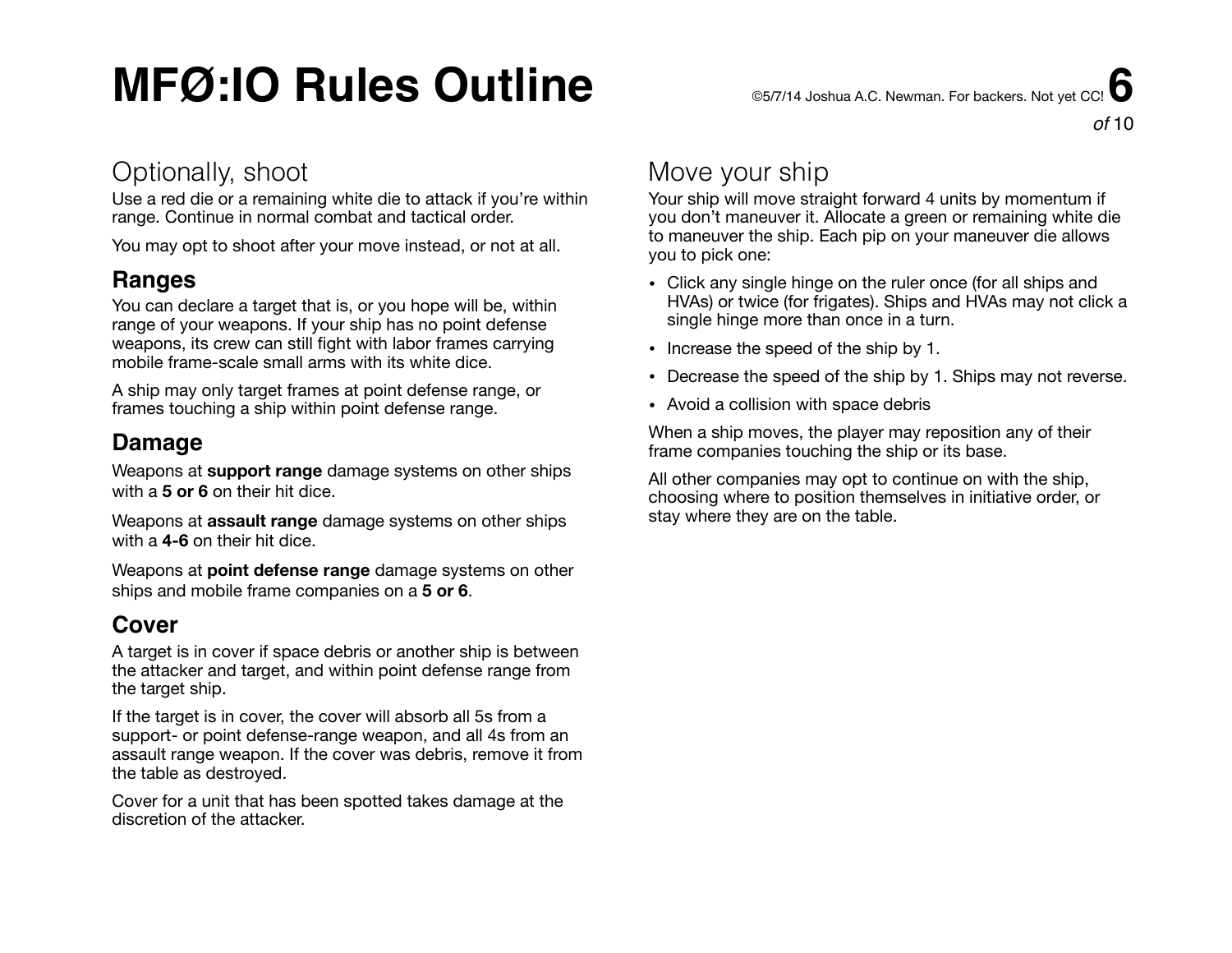# $\mathsf{MFG:IO}$  Rules Outline  $\mathsf{S}$  and  $\mathsf{S}$  and  $\mathsf{MFG}$  and  $\mathsf{MFG}$  and  $\mathsf{MFG}$  and  $\mathsf{MFG}$  and  $\mathsf{MFG}$  and  $\mathsf{MFG}$  and  $\mathsf{MFG}$  and  $\mathsf{MFG}$  and  $\mathsf{MFG}$  and  $\mathsf{MFG}$  and  $\mathsf{MFG}$  and  $\mathsf{MFG}$  and

*A ship starts its movement by placing the end of the ruler at the back of the base on the inside of the upcoming curve. In this case, the player has clicked the first hinge by one click. Because the ship is a frigate, the player could have chosen to click it again with the same maneuver point, but didn't.*



*To make a turn, line the front of the base up with the next segment of the ruler.*



*To move straight, move your ship the number of segments you can go. If you don't have the maneuver points to slow your ship, you must move the whole distance. In this case, the player has used a second maneuver to slow their ship to 3.*



#### **Ramming and Collisions**

Sometimes, you'll want to ram another ship or HVA, and sometimes a collision will happen against your wishes.

**If a ship would end its turn touching another ship, they have collided**, whether they wanted to or not. Skip to rolling collision dice.

**If a ship's move takes it all the way through another ship**, however, the players will have an opportunity to choose to ram or or avoid the collision.

- **If one ship is a frigate**, it can use its maneuverability to decide unilaterally if the ships are colliding or not.
- **If neither or both of the ships are frigates**, the ship currently moving says if it wants to ram or not. If that player decides not to ram, the other player then decides if they want to, instead.
- **If a ship moves through or touches a mobile frame company,** the company can decide if they cling to the ship. If the company is out of fuel, the owner of the ship decides instead if they're capturing/rescuing the company.
- **If a ship moves through a piece of space debris**, it can avoid the debris at the cost one maneuver pip.
- **If a ship hits a piece of space debris**, roll collision dice, then choose to remove the debris altogether or move it the same distance as their current speed, though not into an immediate collision.

#### **Collision dice**

When two ships collide, roll as many dice as the current ship's speed. Every 1 or 2 on the die damages one of the ramming ship's systems. Every 4-6 damages one of the target ship's systems.

*of* 10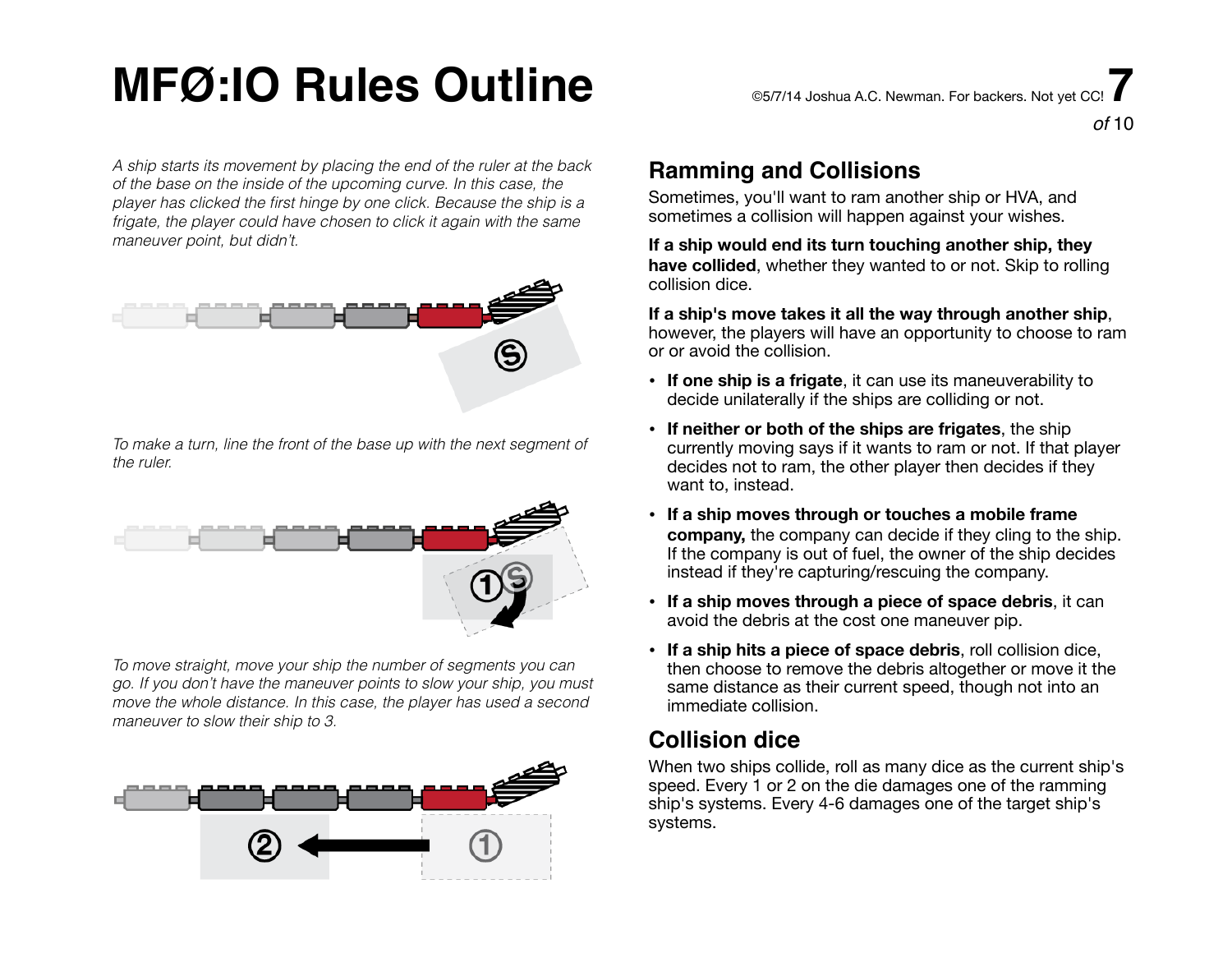# **MFØ:IO Rules Outline** ©5/7/14 Joshua A.C. Newman. For backers. Not yet CC! **8**

Starting with the rammer, both players turn their opponent's ship by a number of clicks up to the number of hits the ship took. If such turning would cause another collision, stop the turn just before the ships collide.

When the target is an HVA, the HVA will take no damage, but the rammer will still turn it.

Note that HVAs may never opt to ram. If their turn ends on another ship, it stops before the collision happens. If its maneuver will take it through a ship, that ship can unilaterally opt to ram it or allow it to pass.

## The Edge of the Table

If a ship leaves the edge of the table, it's lost in space and won't be able to return to this volume until the battle is over. The player loses its points immediately and removes the model from the game.

If in doubt about whether the ship is on the table, assume that it is.

If an HVA hits the edge of the table, the player with the highest score, other than the player who owns the HVA, rotates it in any direction they like to keep it from going off the table.

## Launch, Fueling, and Repairing Frames

If your ship has a catapult system and a company of frames touching the ship or its base, you can opt to fuel and repair it, and launch one company per catapult.

Using a black or remaining white die, you may **repair** any company back to as many total systems as the repair die shows.

*So, if your company has 2 white dice, a weapon and a defensive system left, you can use a repair die of 5 to replace its movement or spotting system. If the die was a 6, you could repair both.* 

You may also use a black or remaining white die to **fuel** any company by optionally replacing its current fuel die (if any) and then **launch** them. Place the company anywhere on the table not in cover to the launching carrier, and place the fuel die beside the company. That die will count down every round, and sometimes during dogfights.

The frame company now moves as in independent unit.

#### Spot a Tactical Asset

A ship may use a yellow die or a remaining white die to spot any TA.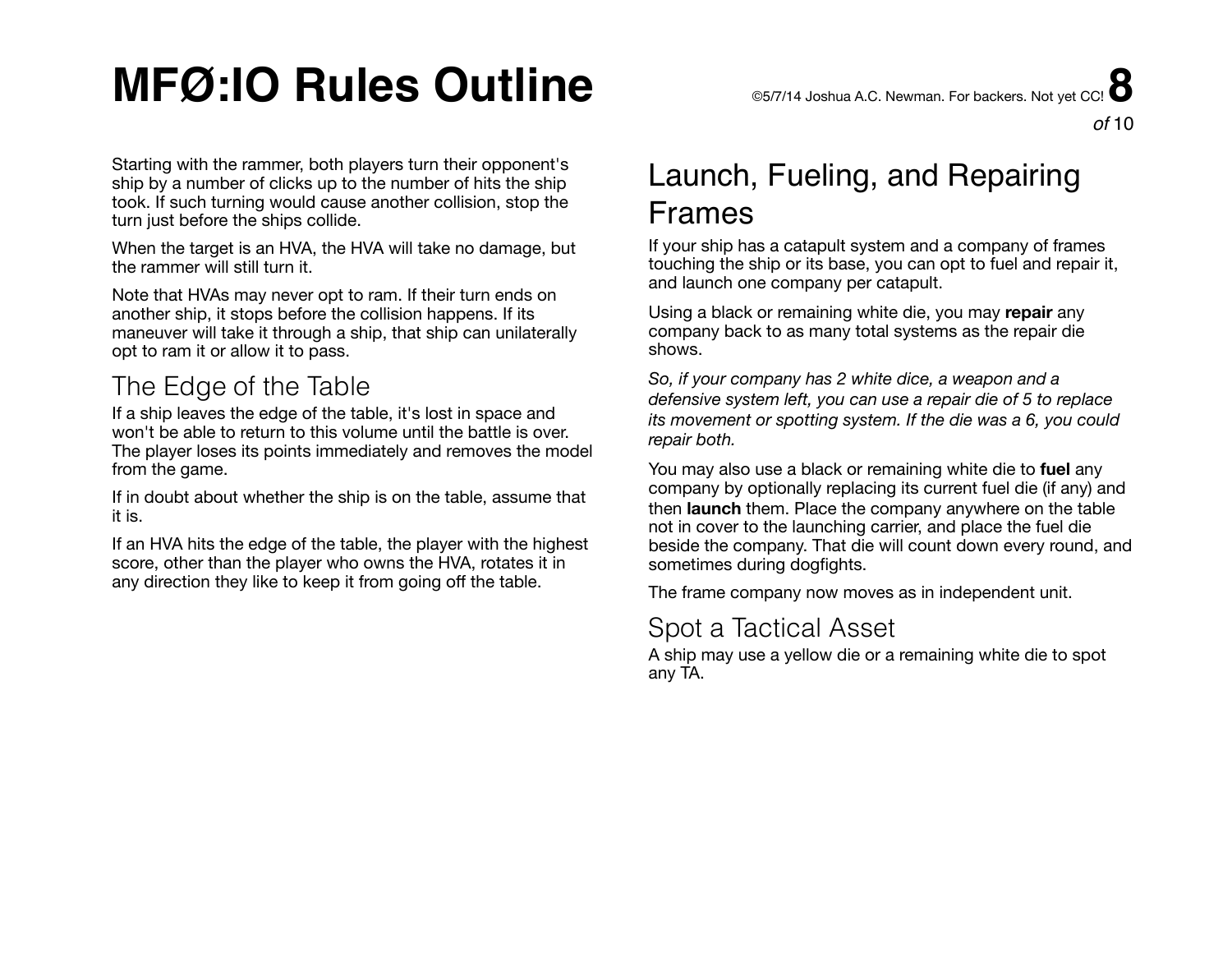# **MFØ:IO Rules Outline** ©5/7/14 Joshua A.C. Newman. For backers. Not yet CC! **9**

## A Frame Company's Turn

Declare an opposing TA or space debris as the company's target. It may only declare a target at frame dogfight range: one ruler unit, or touching the same ship. The red ace's company can also target at assault range.

Roll all the company's dice, including the ace's, if they're in this company.

On its turn, a frame company will:

- 1. defend your company
- 2. optionally, shoot
- 3. move
- 4. optionally, shoot if you haven't yet
- 5. spot a TA

### Defend Your Company

Choose a blue or white die as your company's defense number.

The **blue ace**, when attacked, takes hits as though in cover and may provide cover at any time to any other unit in point defense range.

### Optionally, Shoot

Choose a red die or a remaining white die as your attack. You may opt to shoot at the end of your move instead of at the beginning, or not at all.

#### **Dogfight range**

Frame companies may only attack at dogfight range. Dogfight range is 1 ruler unit, or touching the same ship or its base as the target.

The **red ace** allows the company to attack at point defense or assault range, as well.

Frame companies damage other frame companies on hit dice of 4-6, or ships on 5-6.

#### **Dodging away**

Companies that have a green die remaining and are touching a ship may, when taking hits, spend one fuel to step two units directly away from the ship, ceding control of it for the time being.

#### Move

Choose a green or remaining white die as your move. Mobile frame companies have no momentum and move as in Mobile Frame Zero: Rapid Attack.

If a company comes into contact on its move with an unfueled company, they can carry it with them to rescue or capture it.

The **green ace** may move or turn each ship it touches by one unit or one click. Additionally, it may do this when the ship moves itself and may unilaterally decide if the ship it is on collides with another model.

#### **Abandoning Assets**

If a company abandons a ship by flying at least 2 away, being destroyed, or running out of fuel the ship and any un-allocated dice immediately return to the original owner of the ship.

HVAs remain in the possession of the last player to have a TA within point defense range of it.

### Spot a Tactical Asset

Choose a yellow or remaining white die to spot with. Frame companies can only spot TAs in dogfight range.